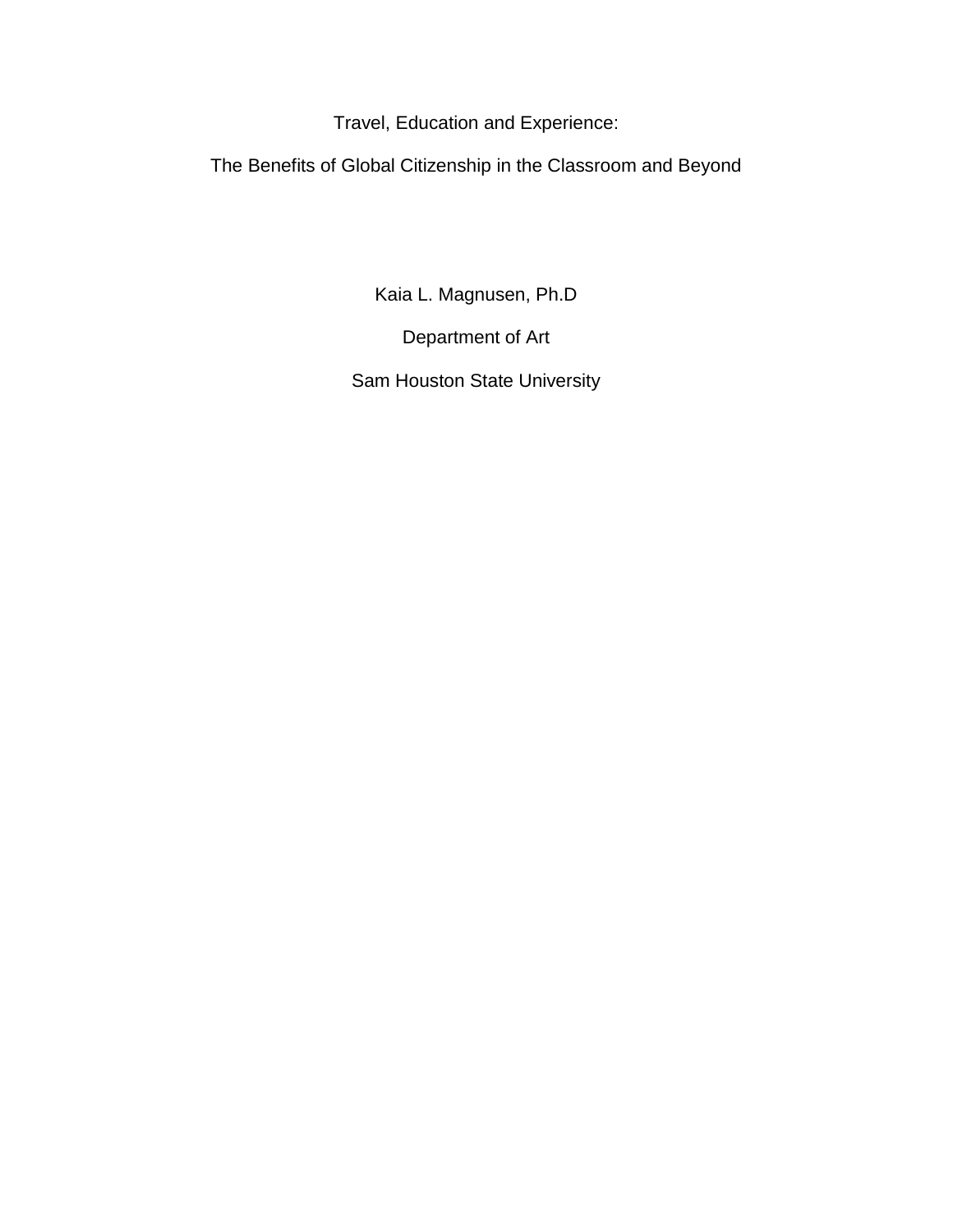Although I am an American citizen, I have a great deal of international experience. I have personally visited over sixty different countries and have visited every continent but Antarctica. I have lived, worked, conducted and presented research and attended universities in various countries throughout Europe. While my internationalism can be inferred from the syllabi I use in my courses, my internationalism is primarily manifested in the manner in which I present the material to my students and in the manner in which I engage them in discussions.

I currently teach Survey I: Pre-Renaissance art history, which covers art and architecture from the Paleolithic to the Late Gothic periods. In this course, it is standard to address notable ancient monuments such as Stonehenge, the Great Pyramids, the Parthenon and the Ishtar Gate of Babylon. Rather than just repeating information found in books or articles, I am able to make the discussion of these works more immediate and engaging because I have seen all of them in person. Thus, I am able to address questions of size, layout and environment based on real-life interaction with the works in question rather than relying on secondary accounts. I can tell my students my height in relation to the great stones of Stonehenge and I can recount what it is like to be inside one of the pyramids. I am able to discuss the layout of the Acropolis and the particulars of the architecture of the Parthenon because I have seen them for myself. I can tell them about the intricate designs on the glazed bricks of the Ishtar Gate and inform them that it is currently housed two rooms away from another famous, ancient monument, the great Altar of Pergamon. As I have seen this monument of Hellenistic sculpture, I can relate my own observations about the massive frieze that features hundreds of figures carved in high relief. Via my personal experiences, I am able to explain the material to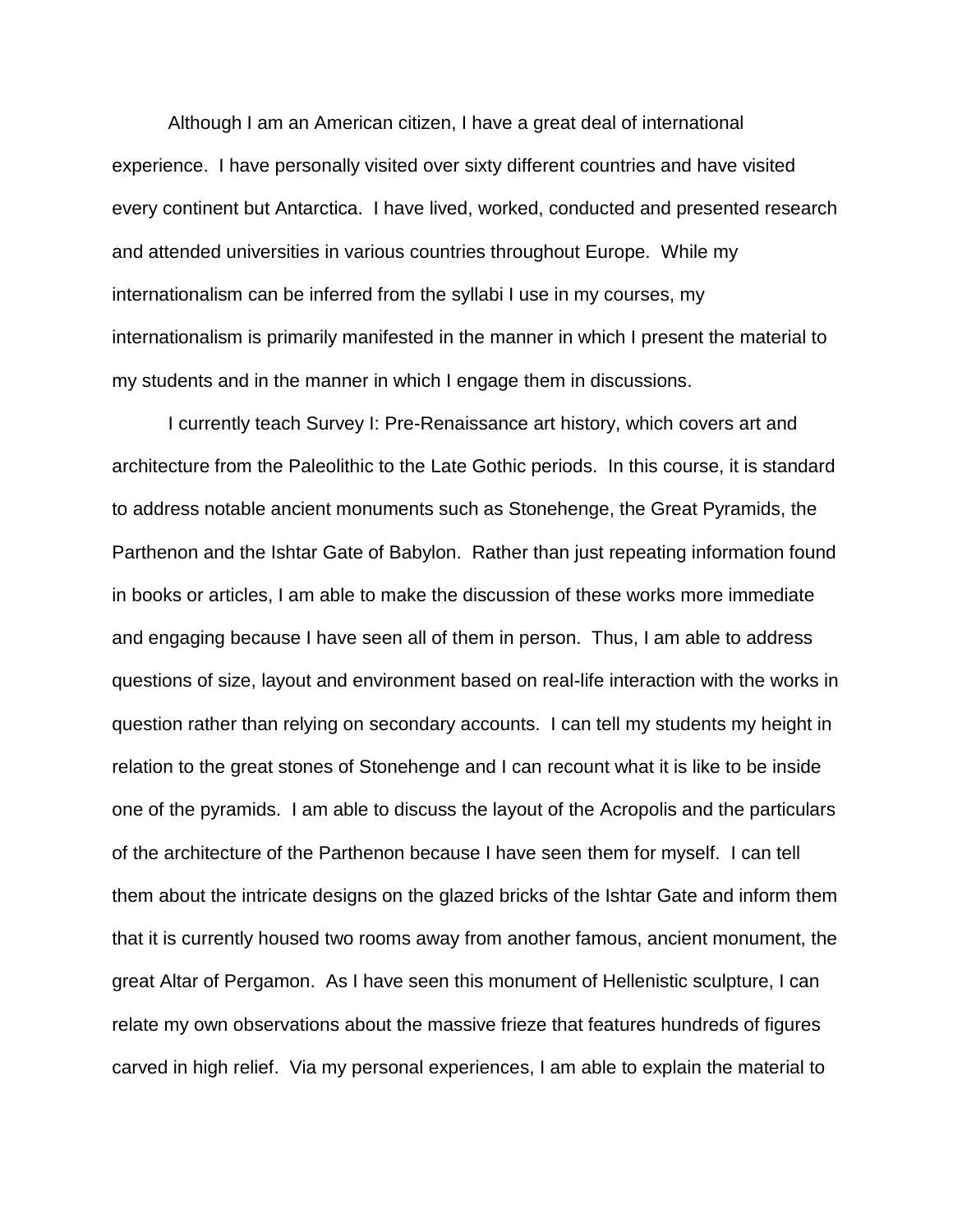my students better and I am able to discuss these works in a way that is more engaging for my students. My international experience of seeing these and other works enables me to strike a particular chord with my students and to present the material to them in a way someone without this experience is unable to do.

Consequently, these works cease to be faraway, ancient things that only exist in textbook photos. Instead, students connect more with the fact that these are real, impressive sites that were constructed by actual people. These sites become more accessible. Students begin to wonder about actually visiting these locations someday rather than simply staring at a photograph in a textbook and turning the page. Furthermore, because I have had many wonderful experiences of international travel, I actively encourage my students to see the world. Obviously, international travel can be expensive and is not financially accessible for some. However, I encourage students not to settle for secondhand knowledge of the world; they should, when possible, go out and experience it for themselves in order to gain a deeper knowledge and broader perspective of the world.

My range of international experiences is not only limited to countries with ancient artifacts. I have experiences that affect the way I teach more modern art as well. I also teach Survey II: Renaissance to Modern art history and my international travels influence the way I present material for this class. For instance, I have visited Italy multiple times and I have also lived there on several occasions. This is useful because I have visited various cities throughout Italy, including Rome and Pompeii and am, thus, able to discuss monuments ranging from the Colosseum to the Villa of the Mysteries. However, I also lived in Florence and worked at the Museo dell'Opera del Duomo, the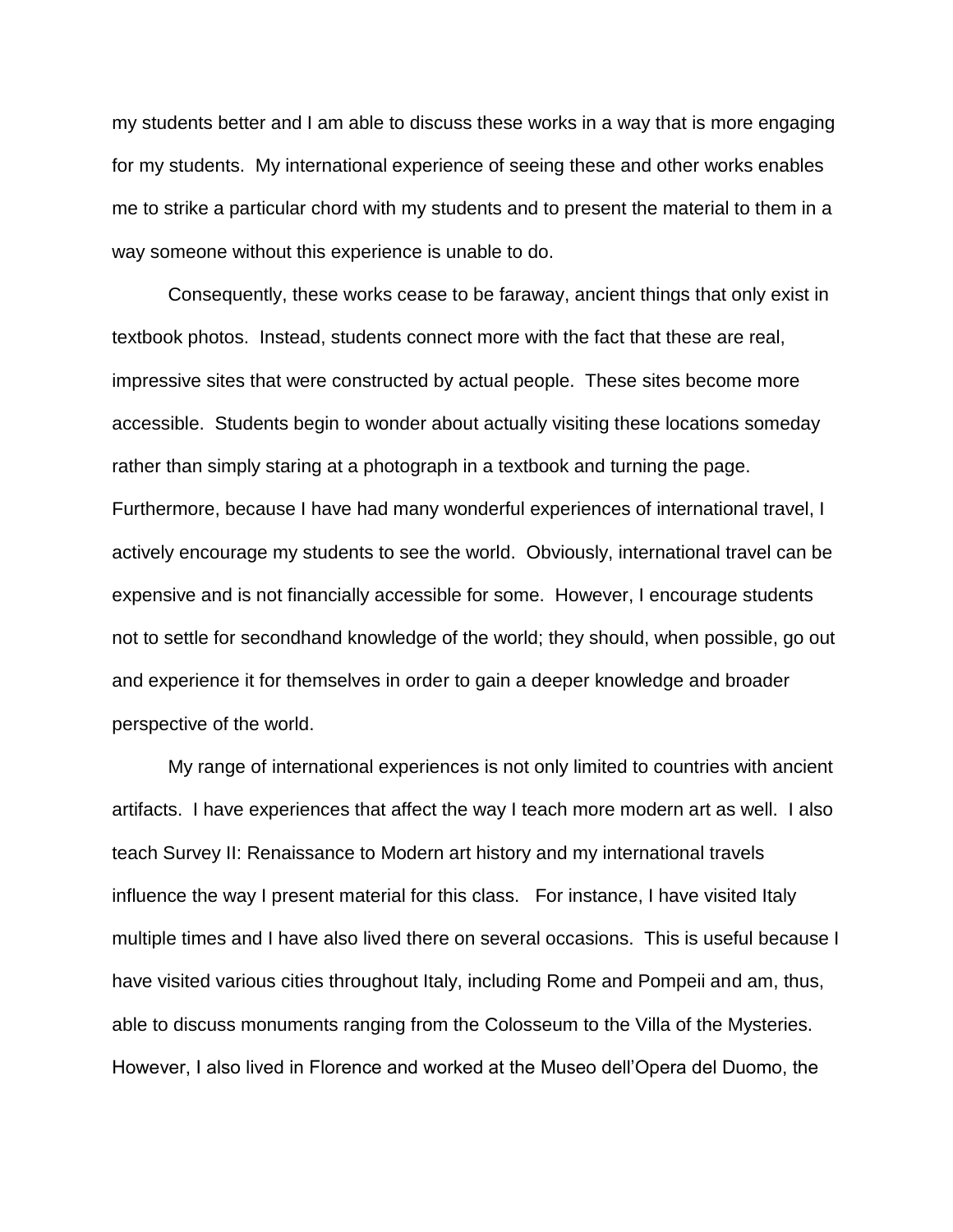museum of the famed Cathedral of Florence. Thus, when discussing the Italian Renaissance with my students, I am able to give them a firsthand account of the art and architecture of this famed city, including Michelangelo's *David* and the aforementioned Duomo. In survey classes, it is typical to discuss the bronze panels Lorenzo Ghiberti created for the East Doors of the Baptistery of San Giovanni. These doors were nicknamed the Gates of Paradise because, when he saw them, Michelangelo Buonarroti, Renaissance master artist and Florentine, remarked they were so beautiful they were fit to be the "Gates of Paradise." Not only can I describe the bronze panels to them in detail but I can talk to them about their Renaissance construction and their contemporary conservation. While these doors are often taught in such classes, it is less often noted that the panels themselves are no longer in situ. In order to protect the originals, copies have been placed on the doors. Many tourists are unaware of this fact so they snap photographs of the copies and then unwittingly walk past the museum, il Museo dell'Opera del Duomo, that houses the real thing.

I worked at this museum when I lived in Florence and I am quite familiar with its collection, including the famed panels of the East Doors and the models for the construction of cathedral's famous dome. Consequently, when I teach my students about the construction of the dome, I am able to discuss the models and the engineering principles behind it, but I am also able to tell my students what it is like to climb the steps to the top of the dome and to look through the oculus at the frescoed interior. In addition, I make a point to teach my students about other works in the Museum's collection which I personally enjoyed viewing. For instance, the Museum also houses Michelangelo's *Pieta* and Donatello's *Mary Magdalene.* I saw these works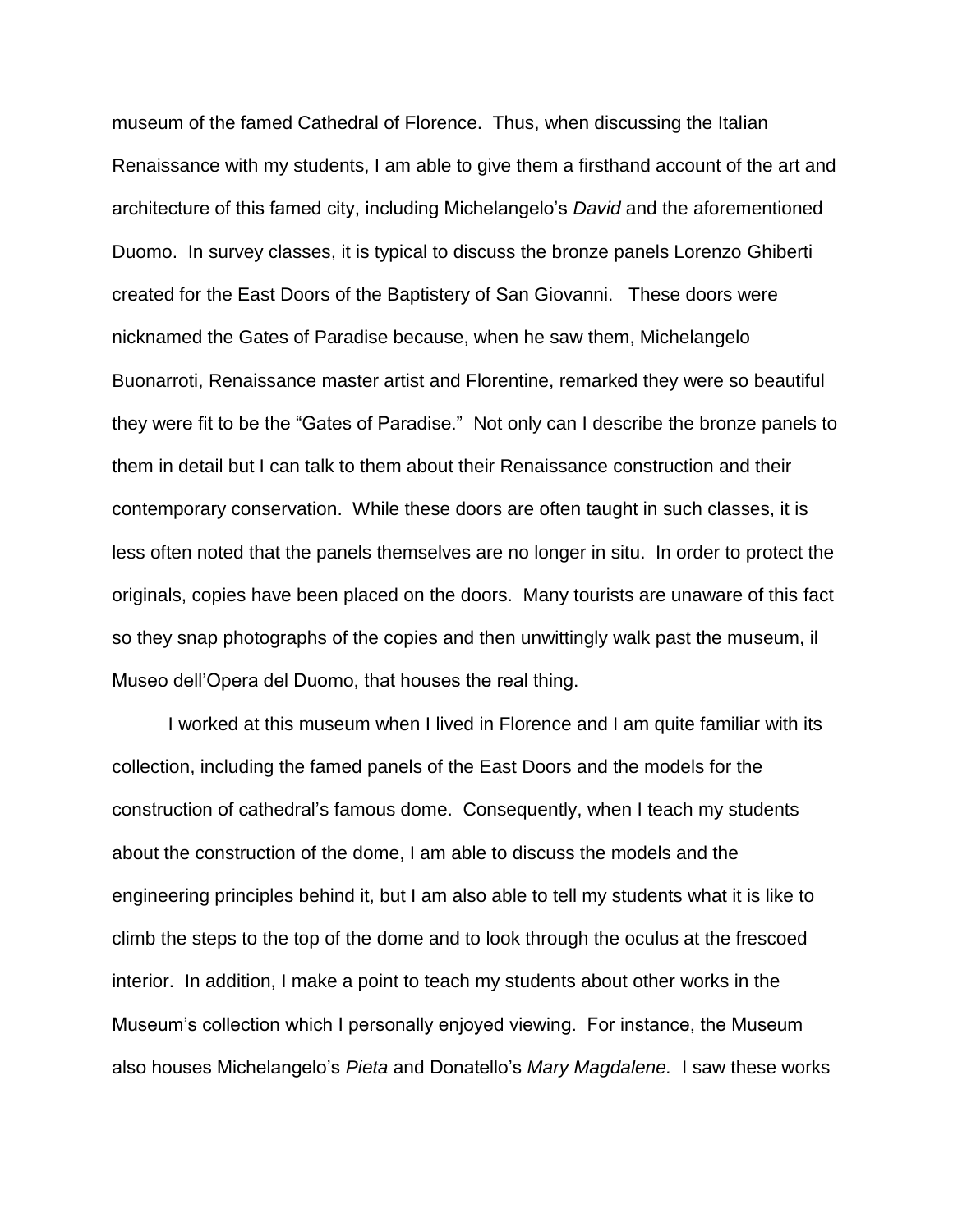on an almost daily basis so when I teach them to students, I am able not only to discuss them in the context of Renaissance art but I am also able to recount anecdotes about visitor's reactions to the works and my own personal observations about the pieces in terms of the physical characteristics of the works and their effects on the viewer.

Once again, because of my own international experiences, my students are given a different perspective on the works and places discussed in class. Via my experiences, I am able to make the material more relatable and accessible to my students, which makes it more fun and interesting for them. Rather than simply having students read about Renaissance Florence, I can supplement that reading with accounts of modern-day life in Florence. As previously mentioned, I actively encourage students to travel, and my discussions about certain places and the art work located there also dovetail with the Art Department's study abroad trips which, recently, have included Italian cities such as Florence.

Lastly, my international mindedness is evident in my engagement with the contemporary art scene and in the manner in which I then relate these experiences to my students. Recently, I completed a fellowship at the Universität-Konstanz which is right on the border between Germany and Switzerland. While at the university, I was able to engage in an academic and cultural dialogue with faculty, staff and students. In addition, I was able to participate in the local art scene in southern Germany and Switzerland, especially Zurich. Afterward, I moved to back Berlin, which is known as being an up-and-coming center for avant-garde contemporary art. In Berlin, in which I had lived several years prior, I was able to once again visit the more traditional art collections, such as the Ägyptisches Museum, which houses the famed ancient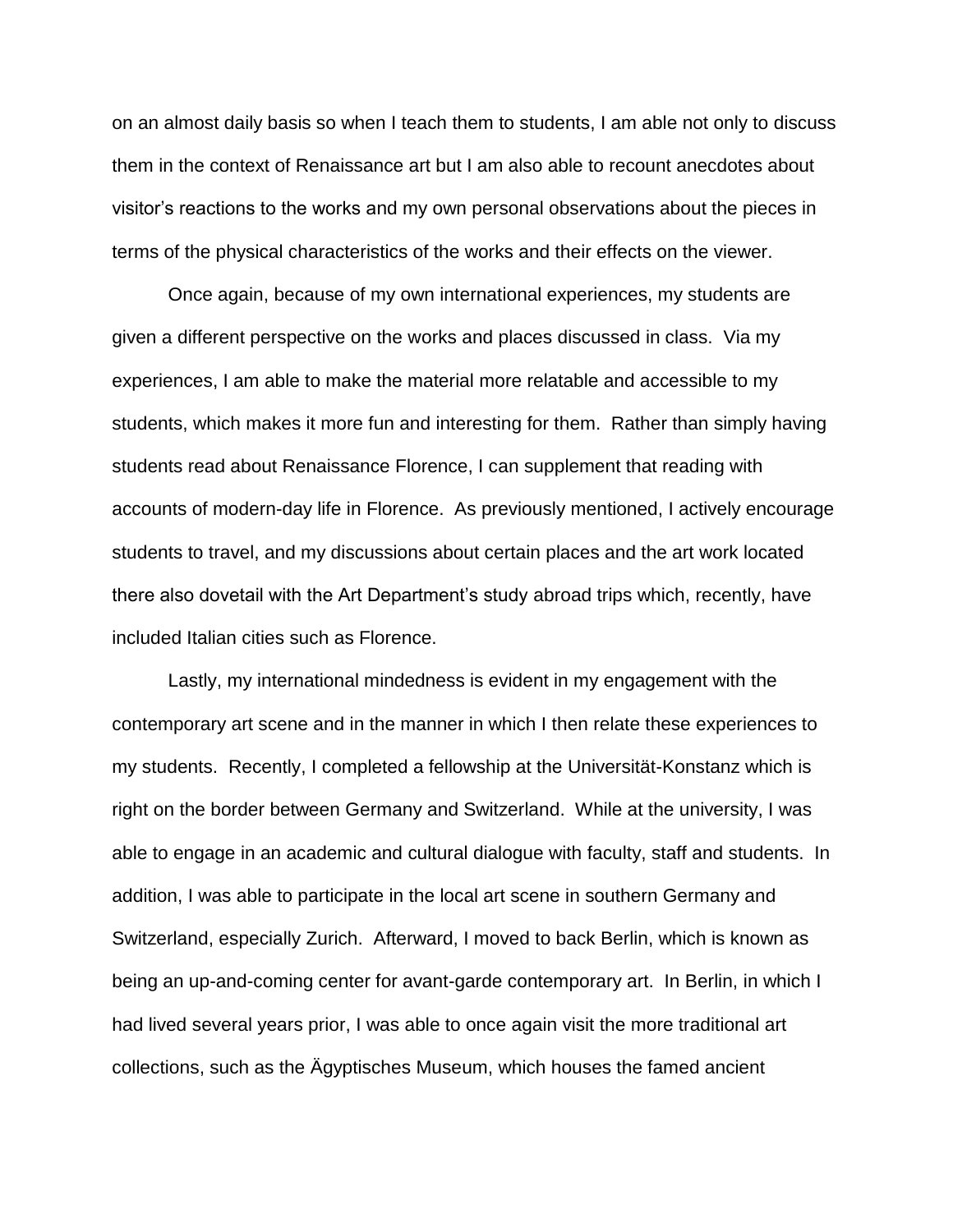Egyptian bust of Queen Nefertiti, and to experience the emerging, international contemporary art scene. These experiences included taking photographs and videos of avant-garde artists and their works. For instance, German-born Kerstin Brätsch, Mexican-born Mariana Castillo Deball and Cypriot-born Haris Epaminonda are all contemporary artists based in Berlin. Although they work in different media and engage different themes with their work, in recent years, they have all received recognition from the German art world. In addition, they are increasingly becoming internationally known and represented in respected collections, including the Museum of Modern Art in New York, at which I also used to work. Not only do these artists influence my own art historical research but, because I share their works with students, many of whom are art majors, I am able to share emergent trends in the international art world and to discuss the various factors that influence practicing artists today. Thus, through my transmission of my own international experiences, my students are made aware of important issues in the international art community and are encouraged to think outside the boxes in which they have placed themselves due to their particular geographic and cultural surroundings.

As an educator, my goal is not to simply teach my students but to encourage them to love learning and to seek knowledge outside the confines of the classroom and beyond the borders of their own state or country. While my international-mindedness might not be immediately evident when one first glances at my syllabi, my unique international experiences have made me the educator I am today and have instilled in me the value of encouraging students to have an awareness of the international arts community. As a result, it is my hope that students will become active participants in